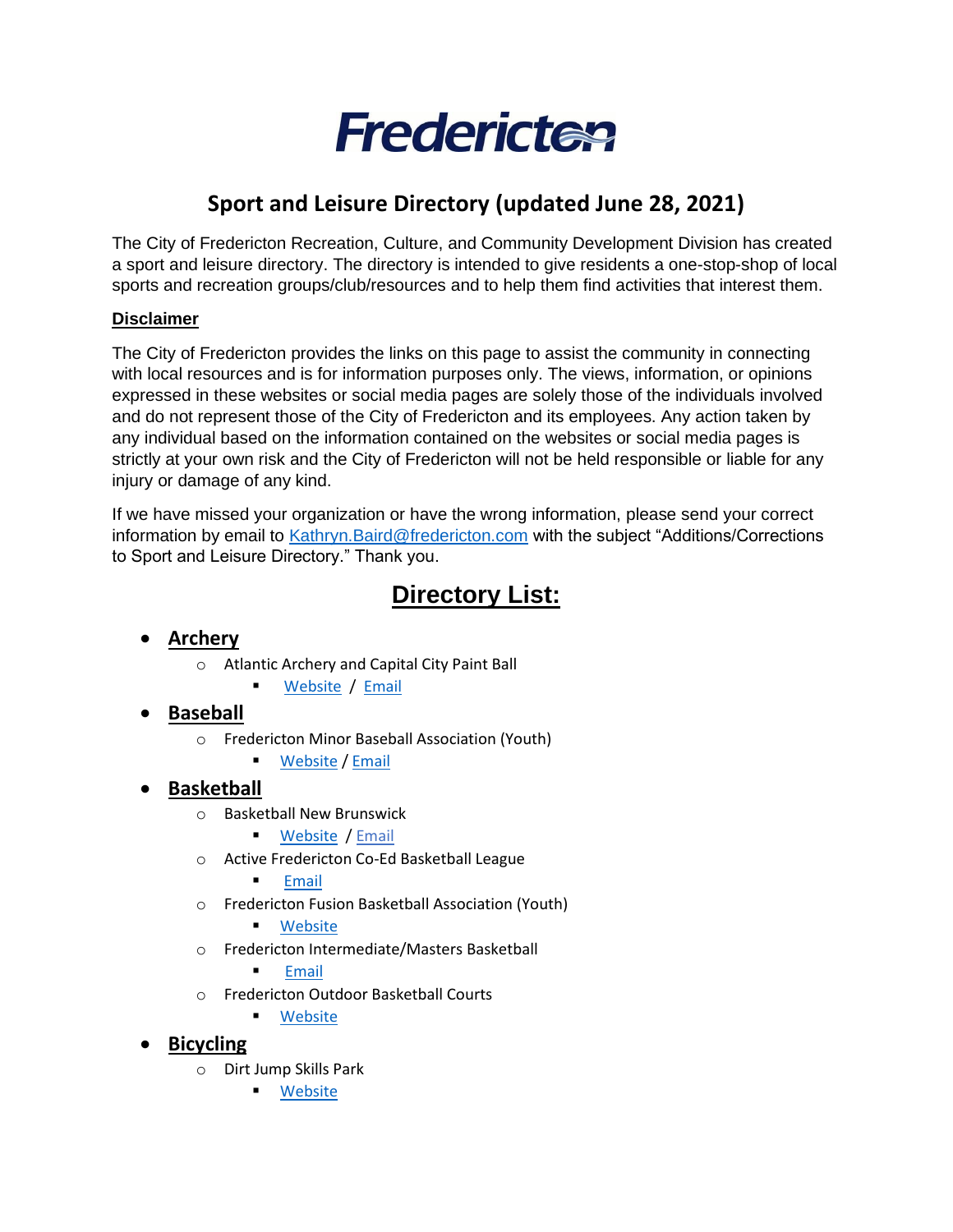- o Folks on Spokes
	- [Website](https://www.facebook.com/folksonspokesfredericton/) / [Email](mailto:Frederictonfolksonspokes@outlook.com)
- o Fredericton Trails
	- Website
- o Wil-Doo Cycle Club
	- **[Website](https://www.connectfredericton.ca/agency/detail/?agency_id=83173) / [Email](mailto:jennwambolt@gmail.com)**

### • **Bowling**

- o Kingswood Entertainment Center
	- [Website](https://kingswoodpark.ca/entertainment/bowling) / [Email](mailto:djohnson@kingswoodpark.ca)
- o The Drome
	- [Website](https://www.trailwaybrewing.com/the-drome) / [Email](mailto:info@trailwaybrewing.com)
- o Fredericton Lawn Bowling Club
	- [Website](https://www.frederictonlawnbowlingclub.com/)

# • **Cheerleading**

- o Capital City Elite Cheer
	- [Website](mailto:Website) / [Email](mailto:info@capitalcityelite.net)
- o Empire All-Star Cheerleading
	- [Website](https://www.facebook.com/empireallstarcheerleading/)

### • **Cricket**

- o Fredericton Cricket Club
	- [Website](https://www.frederictoncricketclub.ca/)

# • **Curling**

- o Capital Winter Curling Club
	- [Website](https://www.capitalwinterclub.ca/) / [Email](mailto:capitalwinterclub@bellaliant.com)

### • **Dance**

- o Artemis Dance Studio
	- [Website](https://artemisdancestudio.com/) / [Email](mailto:artemisdancestudio@yahoo.ca)
- o Bonnie Kilburn's Dance Center
	- [Website](https://www.bonniekilburndancers.com/) / [Email](mailto:bonniekilburndancers@bellaliant.com)
- o Capital Dance
	- [Website](https://www.capitaldanceco.com/) / [Email](mailto:meghan@capitaldancecompany.com)
- o Dance Fredericton
	- **[Website](https://www.dancefredericton.com/) / [Email](mailto:dancefredericton@nb.aibn.com)**
- o Jungle House Dance Company
	- [Website](https://www.junglehousedance.com/)
- o X-treme Dance Studio
	- [Website](https://www.x-tremedancestudio.com/) / [Email](mailto:sarah@x-tremedancestudio.com)
- **Disc Golf**
	- o Fredericton Disc Golf
		- [Website](https://www.facebook.com/FrederictonDiscGolf) / [Email](mailto:frederictondiscgolf@gmail.com)

# • **Fencing**

o Damocles Fencing Club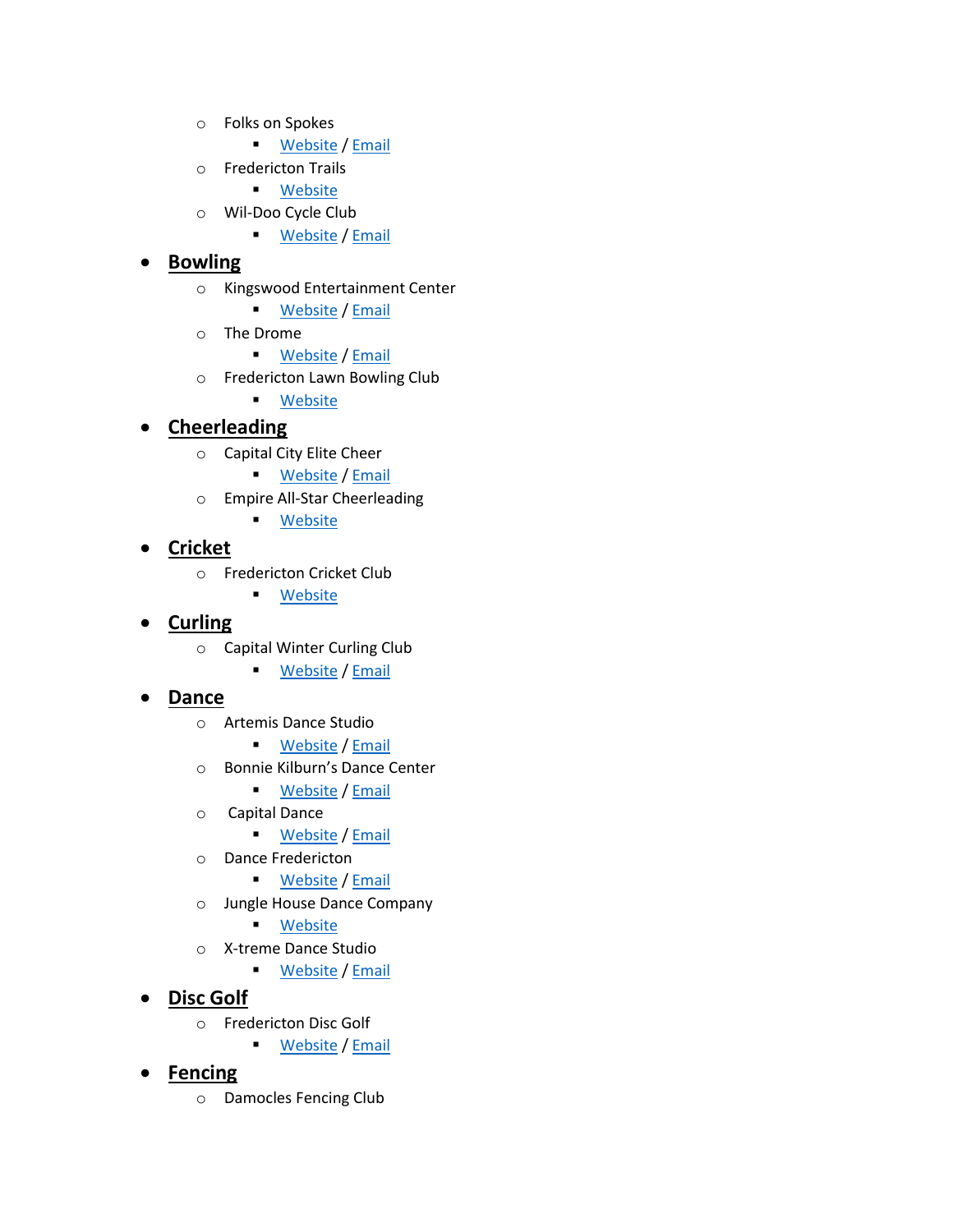- [Website](http://www.damoclesfencing.ca/) / [Email](mailto:damoclesfencing@gmail.com)
- o UNB Fencing
	- **EMELA** [Website](https://www.sites.google.com/site/fencingunb/) / [Email](mailto:Fencing.unb@gmail.com)

#### • **Fitness**

- o Fitness New Brunswick
	- [Website](https://www.fitnessnb.ca/)
- o Aerial Den Fitness
	- [Website](https://www.theaerialden.com/) / [Email](mailto:theaerialden@gmail.com)
- o Biometrics Strength & Conditioning
	- [Website](https://biometricssc.com/) / [Email](mailto:info@biometricssc.com)
- o Bizz Fitness
	- [Website](https://www.bizzfitness.ca/) / [Email](mailto:bootcamp@nb.aibn.com)
- o Dynamic Training Centre
	- [Website](http://www.dynamictrainingcentre.ca/)
- o Fit Kids
	- **[Website](https://fitkidsafterschool.ca/) / [Email](mailto:contactfitkids@gmail.com)**
- o Fit4Less
	- [Website](https://www.fit4less.ca/locations/provinces/new-brunswick/fredericton/fredericton-smythe?utm_source=G&utm_medium=lpm&utm_campaign=fit4less)
- o Formula 4 Fitness
	- [Website](https://www.formula4fitness.ca/) / [Email](mailto:info@formula4fitness.ca)
- o Full Body Fitness
	- [Website](https://www.facebook.com/FullBodyFitnessNB/) / [Email](mailto:fbffredericton@outlook.com)
- o Goodlife Fitness
	- [Website](https://www.goodlifefitness.com/clubs/club.165.html?utm_source=G&utm_medium=LPM&utm_campaign=GoodlifeFitness) / [Email](mailto:frederictonmall@goodlifefitness.com)
- o Journey Fitness
	- [Website](https://journeyfitnessnb.ca/) / [Email](mailto:kangoojumpsfredericton@gmail.com)
- o Kingswood fitness
	- [Website](https://kingswoodpark.ca/fitness) / [Email](mailto:fitness@kingswoodpark.ca)
- o SPINCO
	- **EXAMPLE [Website](https://www.spinco.ca/spinco-fredericton) / [Email](mailto:infofredericton@spinco.ca)**
- o STP Fitness
	- **[Website](http://www.stpfitness.com/) / [Email](mailto:frontdesk@stpfitness.com)**
- o Sweat Club
	- [Website](https://sweatclubinc.ca/) / [Email](mailto:info@sweatclubinc.ca)
- o URec
	- [Website](https://www.unb.ca/fredericton/urec/) / [Email](mailto:urec@unb.ca)
- o YMCA Fredericton
	- [Website](https://fredericton.ymca.ca/)

# • **Football (North American)**

- Football New Brunswick
	- [Website](http://footballnb.ca/) / [Email](mailto:micah.hesman@footballnb.ca)
- Capital Area Minor Football
	- [Website](https://www.facebook.com/CapitalAreaMinorFootball/) / [Email](mailto:camfa506@gmail.com)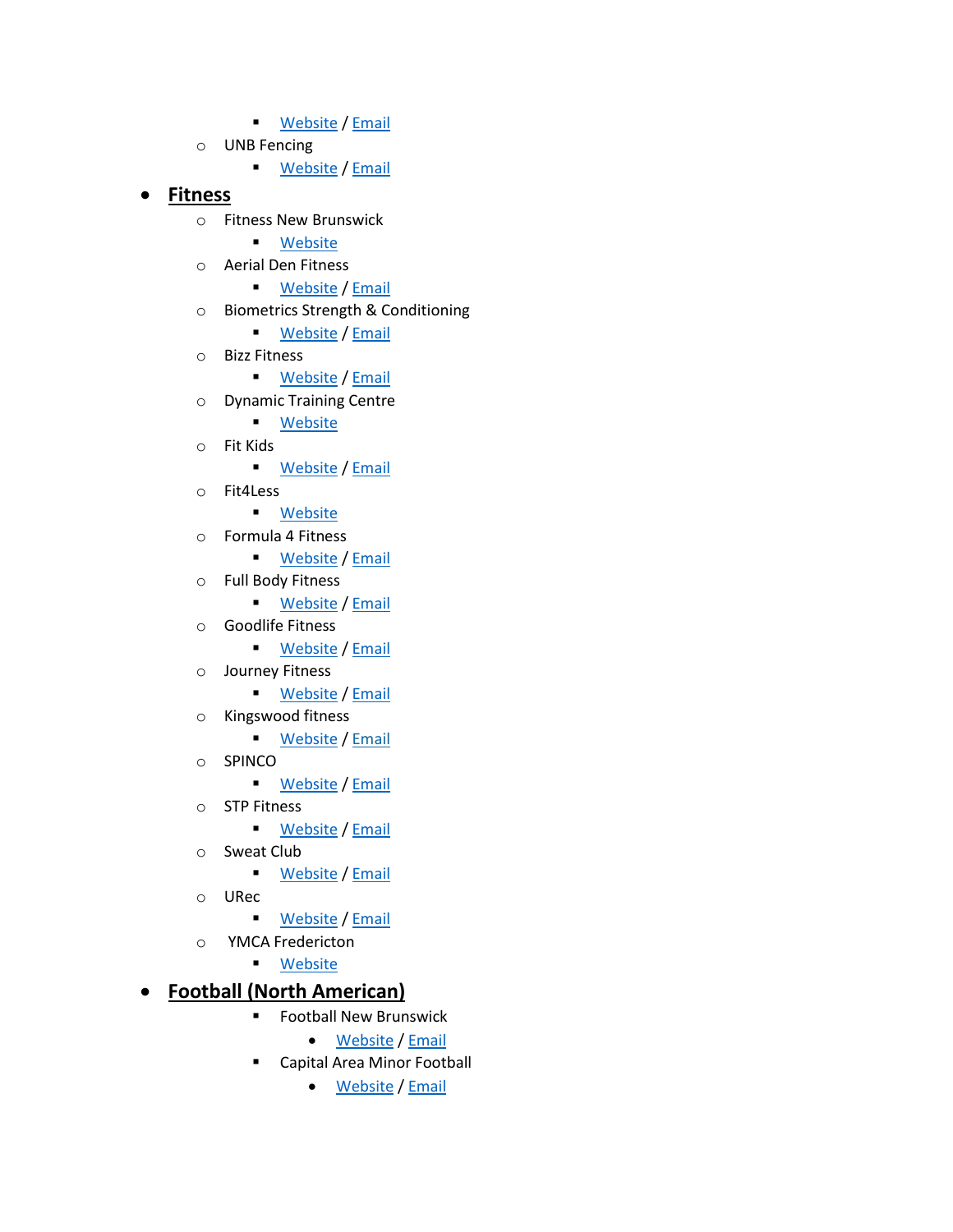### o **Flag Football**

- Capital Area Minor Football
	- [Website](https://www.facebook.com/CapitalAreaMinorFootball/) / [Email](mailto:camfa506@gmail.com)
- Ultimate Flag Football League
	- [Website](https://uffl46.wixsite.com/uffl?fbclid=IwAR2LwnMwKKVo6PmPNUtHoPCS_uAbTX9z744t6xXBK0w_3UE6eKWXyMXayKw)

# • **Golf**

- o Golf New Brunswick
	- [Website](http://golfnb.ca/) / [Email](mailto:info@golfnb.ca)
- o Carmon Creek Golf Course
	- [Website](https://www.carmancreekgolf.com/) / [Email](mailto:terry@carmencreekgolf.com)
- o Fredericton Golf Club
	- [Website](http://www.playfgc.com/) / [Email](mailto:proshop@playfgc.com)
- o Gilridge Golf Club
	- [Website](https://www.facebook.com/Gilridge-Golf-Club-116623575093217/) / [Email](mailto:gilridgegolfclub@nb.aibn.com)
- o Kingswood Golf Course
	- [Website](https://www.kingswoodpark.ca/) / Email
- o West Hills Golf Course
	- **[Website](https://www.westhillsgolf.com/)** / [Email](mailto:stephenpughgolf@outlook.com)

### o **Gymnastics**

- o Rhapso[dy Rhythm](https://www.kingswoodpark.ca/gymnastics/)[ic Gym](mailto:gymnastics@kingswoodpark.ca)nastics [Website](https://www.rhapsodyrhythmicgymnastics.com) / [Email](rhapsody.rg@gmail.com)
- o Kingsw[ood Gymn](https://gogogym.com/)[astics](mailto:gymnastics@gogogym.com)
	- Website / Email
- o Go-Go Gymnastics
	- Website [/ Email](https://www.hnb.ca/en/)
- o **Hockey**
- Hockey [New Brun](http://fyha.goalline.ca/)[swick](mailto:edfyha@bellaliant.com)
	- Website
- **EXEC** Frederi[cton Yout](https://www.firstshift.ca/the-program/)[h Hocke](mailto:edfyha@bellaliant.com)y Association
	- Website / Email
- First Sh[ift Hockey](https://www.leaguelineup.com/welcome.asp?url=cchlnb) School
	- Website / Email
- **Capital [City Le](mailto:aith@nbnet.nb.ca)ague** 
	- Website
- Frederi[cton and A](https://www.leaguelineup.com/welcome.asp?url=fchl)rea Old timers Hockey League (35 +)
	- [Email](mailto:dale.obrien@gnb.ca)
- **Fredericton Christian Hockey League** 
	- [Website](https://leagues.carhahockey.ca/wihl/home)
- Fredericton Commercial Gentlemen's League
	- Email
	- Women's I[ndepe](https://www.freddyballhockey.com/)[ndent H](mailto:dougietaylor3@gmail.com)ockey League
		- Website
- o **Ball Hockey**
	- **Freddy Ball Hockey League** 
		- Website / Email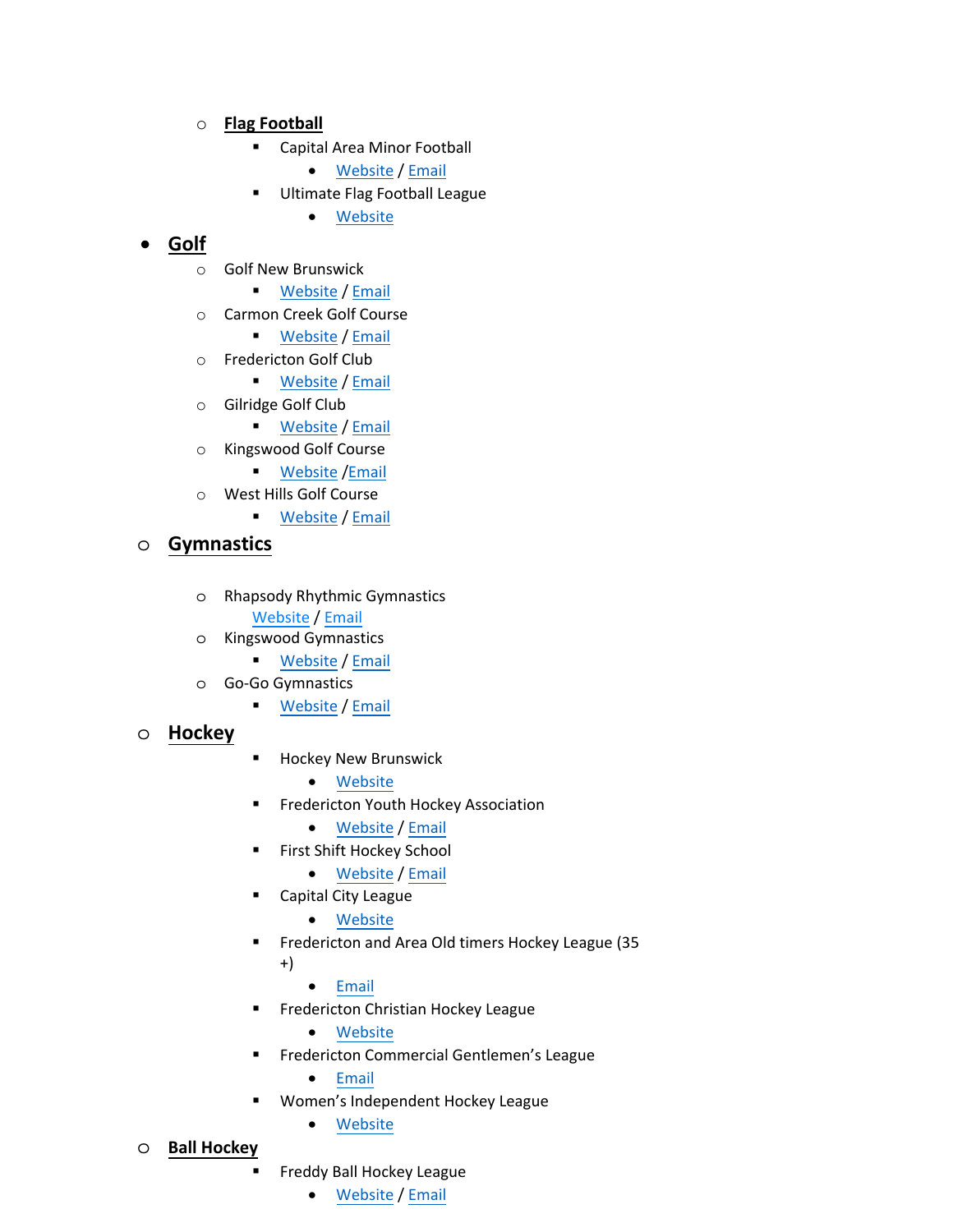# • **Horseback Riding**

- o New Brunswick Equestrian Association
	- [Website](https://nbea.ca/) / [Email](mailto:horses@nbnet.nb.ca)

#### • **Lacrosse**

- o Lacrosse New Brunswick
	- [Website](https://laxnb.ca/) / [Email](mailto:info@laxnb.ca)
- o Capital Area Lacrosse Association
	- [Website](https://capitalarealacrosse.ca/) / [Email](mailto:capitalarealacrosse@gmail.com)

#### • **Martial Arts**

- o Appleby's Tae Kwon Do
	- [Website](https://www.applebystaekwondo.com/) / [Email](mailto:applebystkd@gmail.com)
- o Evolution Training Center
	- [Website](http://www.evolutiontrainingcenter.ca/) / [Email](mailto:fightandfitness@nb.aibn.com)
- o Fredericton Judo Club
	- [Website](https://www.facebook.com/FrederictonJudoClub/)
- o Fredericton Karate
	- [Website](http://www.frederictonkarate.com/)
- o Maritime Martial Arts Academy
	- **[Website](http://www.maritimemartialarts.com/) / [Email](mailto:maritimemartialarts@hotmail.com)**
- o Synergy Brazilian Jiu-Jitsu Academy
	- [Website](https://www.bjjfredericton.com/) / [Email](mailto:bjjfredericton@gmail.com)
- o Tracy's Martial Arts
	- [Website](https://www.taejudo.com/) / [Email](mailto:richard@tracysma.com)
- o TTF Martial Arts
	- [Website](https://www.facebook.com/TTFMartialArts/)
- o Wu's Tai Chi Chuan Academy
	- [Website](https://www.facebook.com/wustylefredericton/) / [Email](mailto:club@wustylefredericton.com)

### • **Outdoor Activities**

- o GTFO Adventure Club
	- [Website](http://www.gtfonb.com/) / [Email](mailto:info@gtfonb.com)

### • **Pickleball**

- o Fredericton Pickleball Club
	- **[Website](https://www.frederictonpickleballclub.com/) / [Email](mailto:alden.briggs@icould.com)**
- o Fredericton Pickleball courts
	- [Website](https://www.fredericton.ca/en/recreation/courts-0)

#### • **Para Sports**

- o Ability NB
	- **EXAMPLE [Website](https://www.abilitynb.ca/) / [Emai](mailto:info@ability.ca)l**
- o Para New Brunswick
	- [Website](http://www.paranb.ca/) / [Email](mailto:Mathiew.Stever@paranb.ca)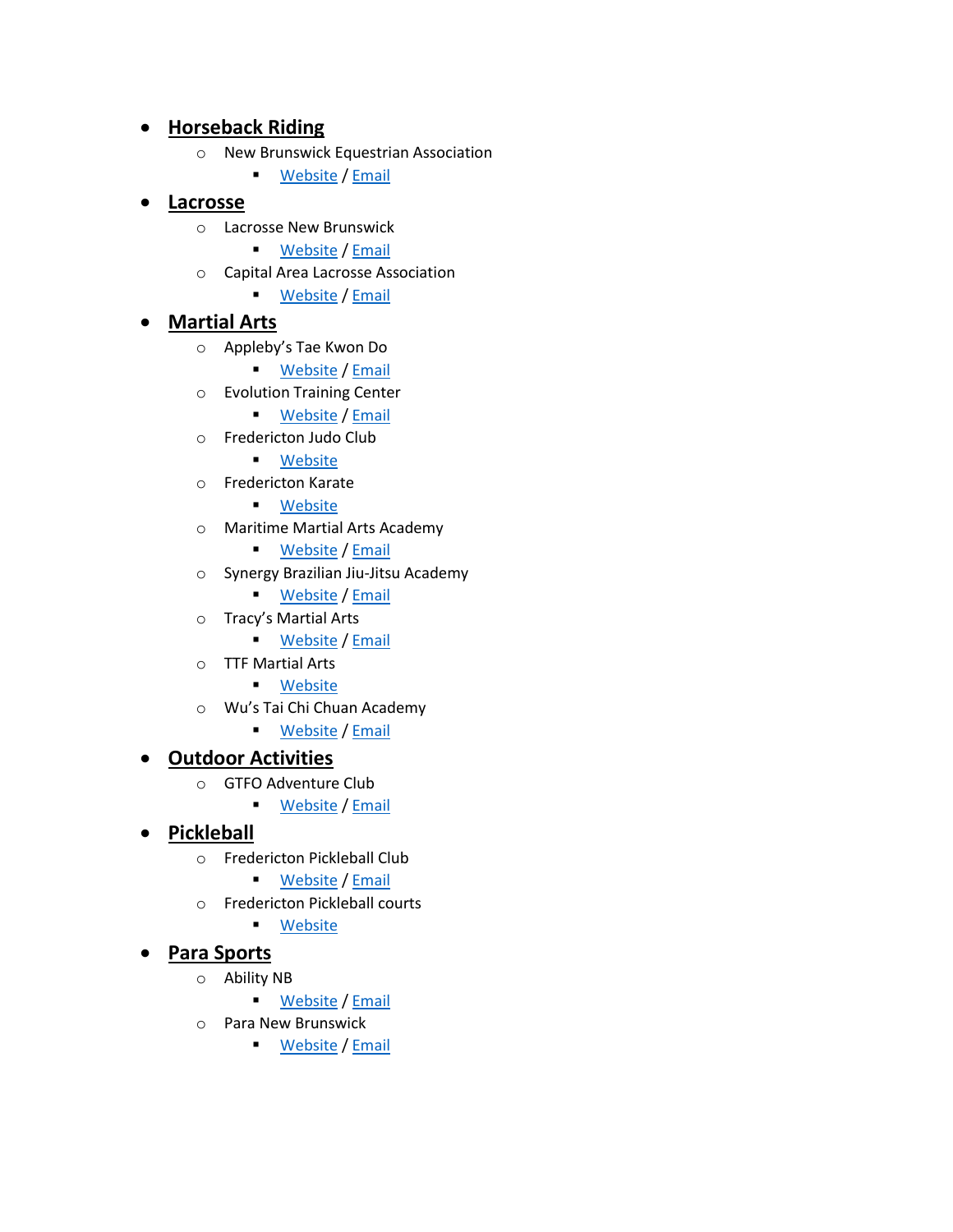### • **Ringette**

- o Ringette New Brunswick
	- [Website](http://ringette-nb.com/) / [Email](mailto:rnb.executivedirector@gmail.com)
- o Fredericton Ringette
	- [Website](https://www.fredericton-ringette.ca/) / [Email](mailto:fyraringette@gmail.com)

# • **Rock Climbing**

- o Fredericton Bouldering Co-op
	- [Website](https://www.fbcwall.com/) / [Email](mailto:fbcwall@gmail.com)

# • **Roller Derby**

- o Capital City Rollers
	- [Website](https://capitalcityrollers.ca/index.html) / [Email](mailto:frederictoncapitalcityrollers@gmail.com)

# • **Rowing**

- o Two Rivers Rowing Club
	- [Email](mailto:tworiversrowingclub@gmail.com)

# • **Rugby**

- o Rugby New Brunswick
	- [Website](http://www.rugbynb.ca/) / [Email](mailto:tim.comeau@gmail.com)
- o Loyalists Rugby Club
	- **[Website](http://www.loyalistrugby.ca/) [/ Email](mailto:loyalistinfo@gmail.com)**

# • **Running/Walking**

- o Capital City Road Runners
	- [Website](https://www.ccrr.ca/)
- o Fredericton Trail System
	- [Website](https://www.fredericton.ca/en/roads-parking/active-transportation/trails)
- o Fredericton Walking Tracks
	- [Website](https://www.fredericton.ca/en/recreation/recreation-programming)
- o Nordic Walking Club of Fredericton
	- [Website](https://www.facebook.com/groups/1199281613824226) / [email](mailto:PerformanceByDesign3@gmail.com)

# • **Skating**

- o **Figure Skating**
	- Skate Canada New Brunswick
		- [Website](https://skatenb.org/en/)
	- Capital City Figure Skating
		- [Website](http://capitalcityskatingclub.ca/) / [Email](mailto:capitalskating@gmail.com)

### o **Speed Skating**

- **■** Fredericton Amateur Speed Skating
	- [Website](https://www.frederictonspeedskating.com/)
- Speed Skate New Brunswick
	- [Website](https://www.facebook.com/NEWBRUNSWICKSPEEDSKATING/) / [Email](mailto:webmaster@highperformancenewbrunswick.com)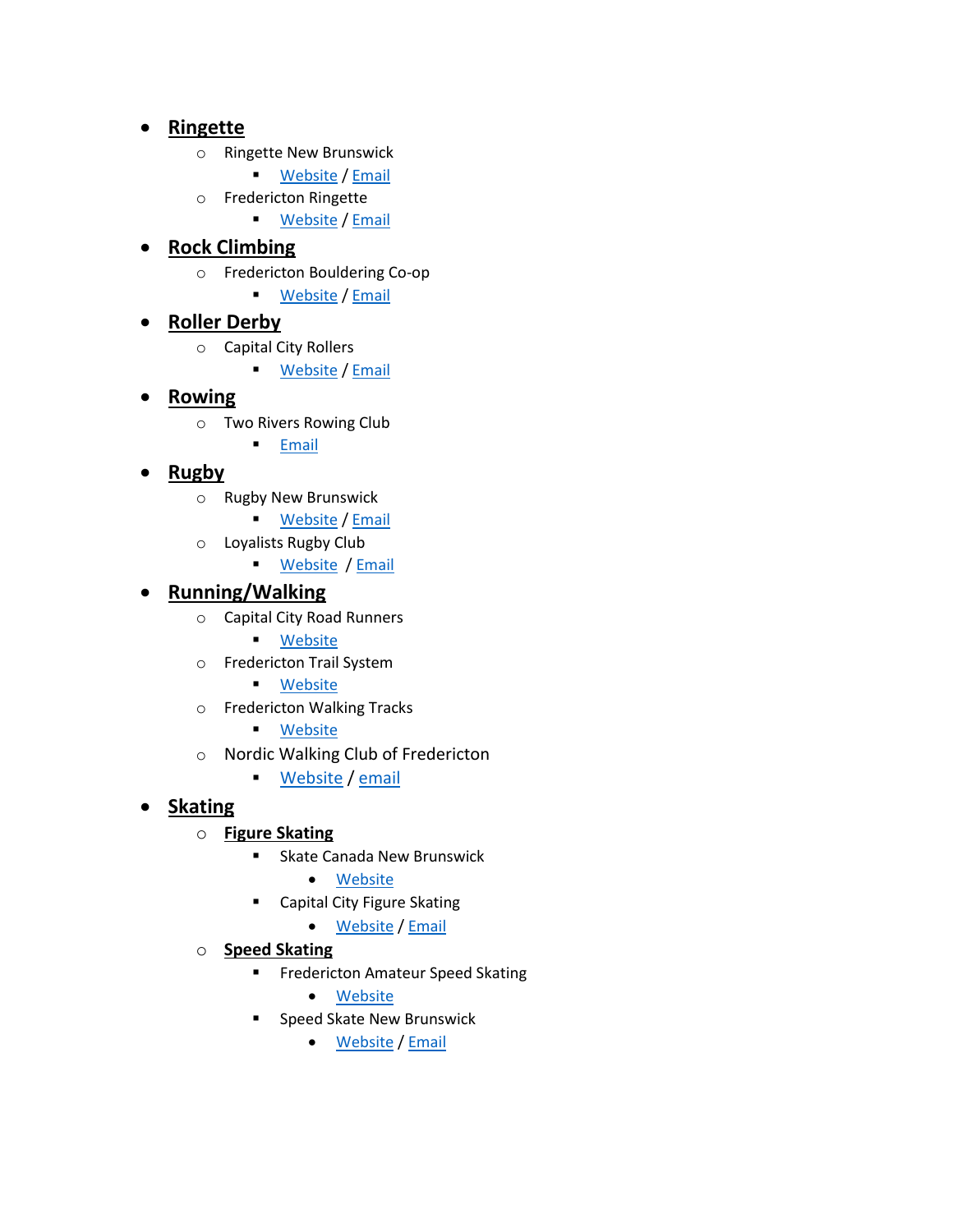#### o **Public Skating**

- Fredericton Public Skate
	- [Website](https://www.fredericton.ca/en/recreation/recreation-programming)

### • **Skateboarding**

- o Fredericton Outdoor Skateboard Parks
	- [Website](https://www.fredericton.ca/en/recreation/parks-and-playgrounds)
- o Garrison Skate Park
	- [Website](https://www.fredericton.ca/en/recreation/parks-and-playgrounds)
- o North Side Youth Center
	- [Website](https://www.fredericton.ca/en/recreation/recreation-programs)

### • **Skiing**

### o **Cross Country Skiing**

- Killarney lake
	- [Website](http://www.wostawea.ca/killarney-lake)
- UNB Woodlot
	- [Website](http://www.wostawea.ca/unb-kingswood)
- Wostawea Cross-Country Ski Club
	- [Website](http://www.wostawea.ca/)
- o **Downhill Skiing**
	- **■** Ski New Brunswick
		- [Website](https://www.skinb.ca/)
	- Crabbe Mountain
		- [Website](http://www.crabbemountain.com/) / [Email](mailto:info@crabbemountain.com)

### • **Soccer**

- o Soccer New Brunswick
	- [Website](https://www.soccernb.org/en/) / [Email](mailto:admin@soccernb.org)
- o Fredericton District Soccer Association

■ [Website](http://www.fdsa.org/) / [Email](mailto:info@fdsa.org)

- o Capital Women's Senior Soccer
	- [Website](https://www.facebook.com/FWRSL/) / [Email](mailto:seniordirector@fdsa.org)
- o Fredericton Senior Soccer League
	- [Website](https://www.facebook.com/CapitalMenSeniorSoccer) / [Email](mailto:seniordirector@fdsa.org)
- o Masters Soccer (Old boys): 35+ coed league
	- [Website](http://www.oldboys.ca/) / [Email](mailto:President@oldboys.ca)

# • **Softball**

- o Fredericton Fun Softball League
	- [Website](https://www.frederictonfunsoftball.com/) / [Email](mailto:frederictonfunsoftball@gmail.com)
- o Fredericton Fast Pitch league

■ [Website](https://www.frederictonfastpitch.ca/)

- o Fredericton Slow Pitch league
	- **[Email](mailto:daveabowen@hotmail.ca)**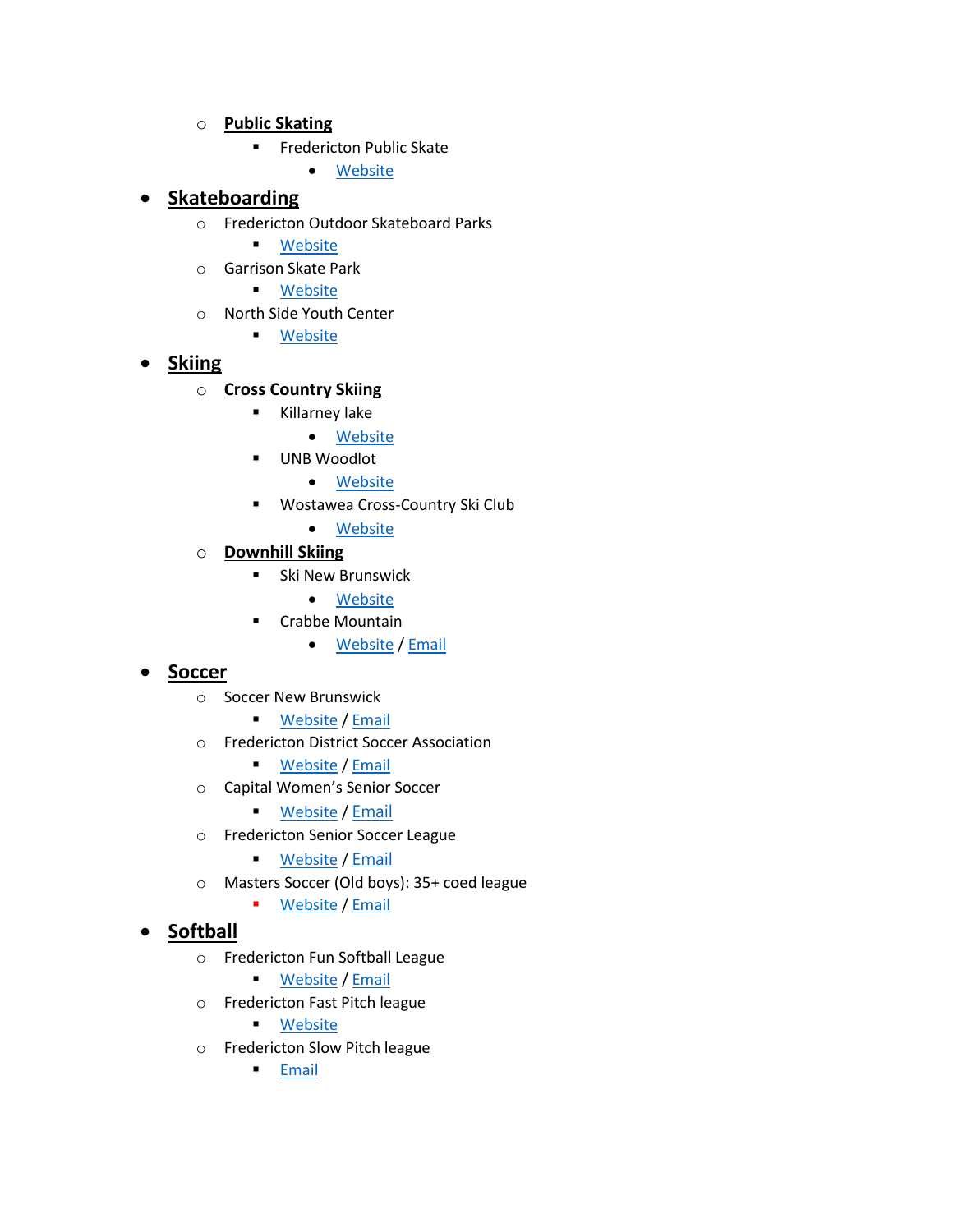# • **Special Olympics**

- o Special Olympics New Brunswick
	- [Website](http://www.specialolympicsnb.ca/) / [Email](mailto:infosonb@speicalolympics.ca)

# • **Swimming**

- o Swim New Brunswick
	- [Website](https://www.swimnb.ca/) / [Email](mailto:swimnb@nb.aibn.com)
- o Fredericton Aquanauts Swim Team (FAST)
	- [Website](https://www.teamunify.com/team/canfast/page/home) / [Email](mailto:fastswimmingoffice@gmail.com)
- o Fredericton Diving Club
	- [Website](https://www.facebook.com/FrederictonDivingClub/) / [Email](mailto:frederictondivingclub@gmail.com)
- o Fredericton Indoor Pool
	- [Website](https://www.fredericton.ca/en/recreation/pools-splash-pad-lake)
- o Fredericton Synchro
	- **■** [Website](https://sites.google.com/site/frederictonsynchro/home) [Email](mailto:fredsynchro@gmail.com)
- o Killarney Lake
	- [Website](https://www.fredericton.ca/en/recreation/pools-splash-pad-lake)
- o Outdoor Pools
	- [Website](https://www.fredericton.ca/en/recreation/pools-splash-pad-lake)
- o UNB Swim
	- [Website](https://www.unb.ca/fredericton/urec/aquatics/index.html) [/ Email](mailto:equip@unb.ca)
- o UNB International Swim Program
	- [Website](https://www.facebook.com/UNBISP) / [Email](mailto:unbisp@gmail.com)
- o YMCA
	- [Website](https://www.fredericton.ymca.ca/)

# • **Tennis**

- o Tennis New Brunswick
	- [Website](http://newbrunswick.tenniscanada.com/) / [Email](mailto:tnb@tennisnb.net)
- o Abony Family Tennis Centre
	- [Website](https://www.abonytennis.ca/) [/ Email](mailto:info@abonytennis.ca)
- o Fredericton Outdoor Tennis Courts
	- [Website](https://www.fredericton.ca/en/recreation/courts-0)

# • **Track and Field**

- o Fredericton Legion Track Club
	- [Website](http://www.fltc.anb.ca/) / [Email](mailto:frederictonlegiontrackclub@gmail.com)

### • **Ultimate Frisbee**

- o Fredericton's Ultimate Community
	- [Website](https://www.facebook.com/groups/frederictonultimate/)
- **Volleyball**
	- o **Indoor Volleyball**
		- Volleyball New Brunswick
			- [Website](https://volleyballnb.org/)